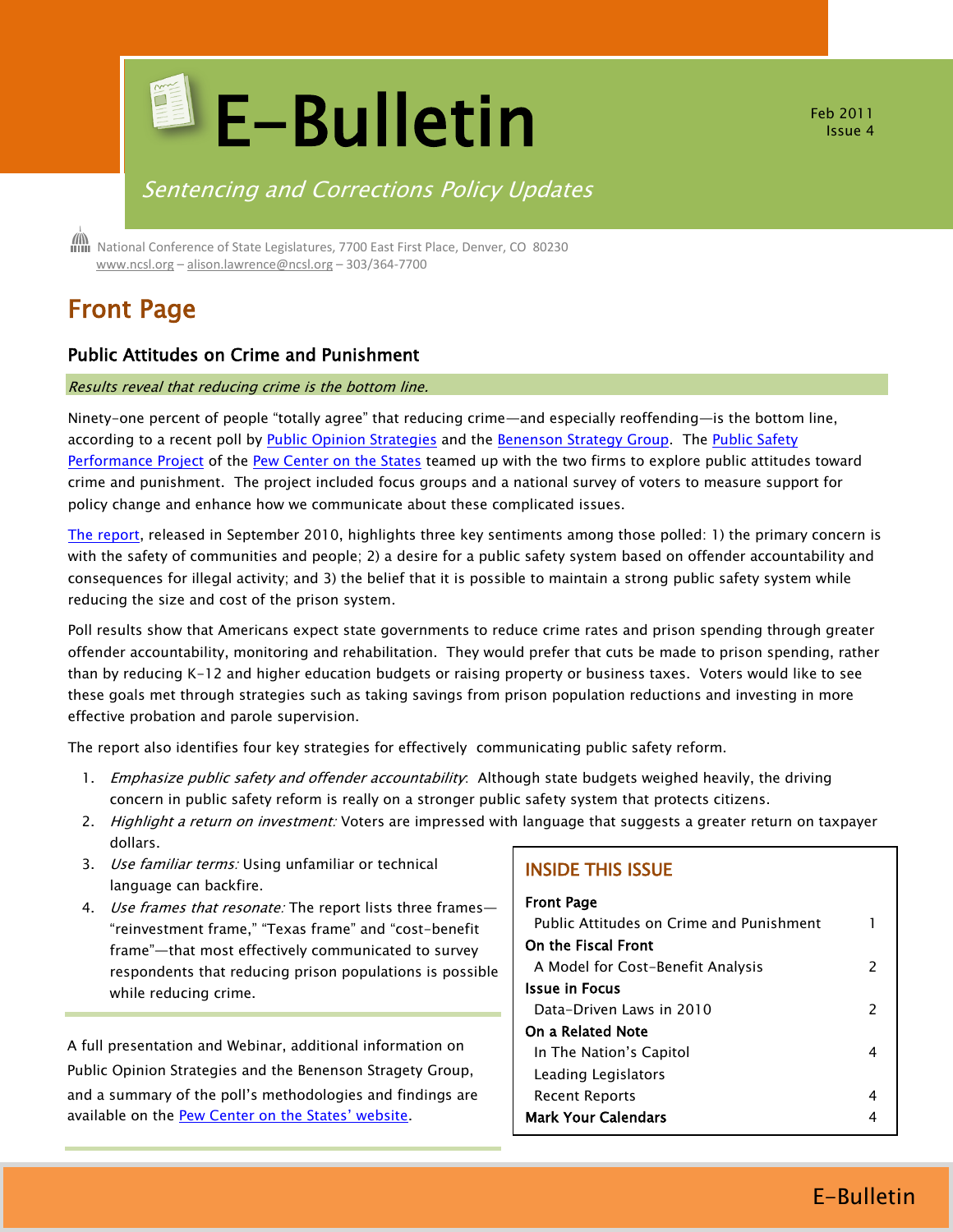# On the Fiscal Front

# A Model for Cost-Benefit Analysis

The Washington State Institute for Public Policy's cost-benefit model is expanding to other states.

Recognizing the effectiveness of the [Washington State Institute for Public](http://www.wsipp.wa.gov/)  [Policy](http://www.wsipp.wa.gov/) (WSIPP) cost-benefit analyses in the policymaking process, The Pew [Charitable Trusts](http://www.pewtrusts.org/) and the [John D. and](http://www.macfound.org/site/c.lkLXJ8MQKrH/b.3599935/k.1648/John_D__Catherine_T_MacArthur_Foundation.htm)  [Catherine T. MacArthur Foundation](http://www.macfound.org/site/c.lkLXJ8MQKrH/b.3599935/k.1648/John_D__Catherine_T_MacArthur_Foundation.htm) entered into a partnership with WSIPP to give state policymakers nationwide innovative tools to get a better return on taxpayer investments. The project will initially focus on sentencing and corrections policies and eventually be expanded to other policy areas.

As part of this initiative, WSIPP is in the process of [developing a](http://www.wsipp.wa.gov/pub.asp?docid=10-08-1201) user[friendly cost-benefit software](http://www.wsipp.wa.gov/pub.asp?docid=10-08-1201)  [program](http://www.wsipp.wa.gov/pub.asp?docid=10-08-1201) that will allow other states to identify sentencing and corrections policy options that are projected to reduce crime and save money. The cost-benefit software will be piloted in six to 10 states during the next three years, tailored to fit the needs and available data of each.

#### Washington's Cost-Benefit Model

In the mid-1990s, at the request of the [Washington Legislature,](http://www.leg.wa.gov/pages/home.aspx) the [Washington State Institute for Public](http://www.wsipp.wa.gov/)  [Policy](http://www.wsipp.wa.gov/) developed a cost-benefit policy evaluation tool to study evidence-based juvenile justice programs. After nearly 15 years of refining data-collection and analysis techniques and being applied instate to policies ranging from corrections to education to public health and employment, the WSIPP cost-benefit tool has become a critical component of the Washington Legislature's decision-making process, and also a national model for state policy analysis.

WSIPP's cost-benefit analyses seek to answer the question, "Are there more effective ways to use taxpayer dollars to affect particular public policy goals?" For adult criminal justice policies this equates to "what works and what does not to lower criminal recidivism rates." WSIPP answers this question with a three-

More information on the costbenefit initiative is available in a WSIPP [August 2010 report](http://www.wsipp.wa.gov/pub.asp?docid=10-08-1201), a October [2010 update to the Legislature,](http://www.wsipp.wa.gov/pub.asp?docid=10-10-1201) and at Pew's [Results First](http://www.pewcenteronthestates.org/initiatives_detail.aspx?initiativeID=61282) initiative

step approach. First, locate rigorous, real world evaluations of evidencebased adult corrections programs and policies; second, estimate taxpayer and crime victim benefits and costs for those policies; and, finally, evaluate how the policies may or may not affect prison costs, public spending on criminal justice costs, and crime rates.

WSIPP releases its findings to the Washington Legislature as **briefing** [reports](http://www.wsipp.wa.gov/topic.asp?cat=10&subcat=0&dteSlct=0) that may be considered by legislators and legislative staff when developing and debating criminal justice policy. [Senator Karen Fraser](http://www.leg.wa.gov/senate/senators/pages/fraser.aspx) recently spoke on the Vera Institute of Justice webinar, An Introduction to Cost-Benefit Analysis and Justice Policy for State Legislators, about the "major legislative successes" resulting from WSIPP research.

# Issue in Focus

# Data-Driven Laws in 2010

States are identifying and analyzing successful strategies to reduce recidivism and increase public safety. Legislators use that information to weigh various sentencing and corrections policy options and allocate scarce resources to programs and policies that promote these goals.

The issue forum "A Data-Driven Approach to Reducing [Prison Spending"](http://www.ncsl.org/?TabId=21290) at NCSL's Legislative Summit in July 2010, focused on data-driven strategies that states are using to create sentencing and corrections policies that decrease recidivism, protect public safety and reduce prison spending.

In 2010, these policies included requiring risk assessments for sentencing and offender supervision, authorizing intermediate sanctions for probation and parole violations, and implementing evidence-based programs.

#### Risk Assessments

At least 10 states passed legislation in 2010 requiring the use of risk assessments when making sentencing, programming and release decisions. Alabama and Indiana instructed drug court programs to use risk assessments to determine the type and level of treatment for participants. A California law instructs the Department of Corrections and Rehabilitation to include risk assessment scores in eligibility criteria for a parenting diversion program. The law also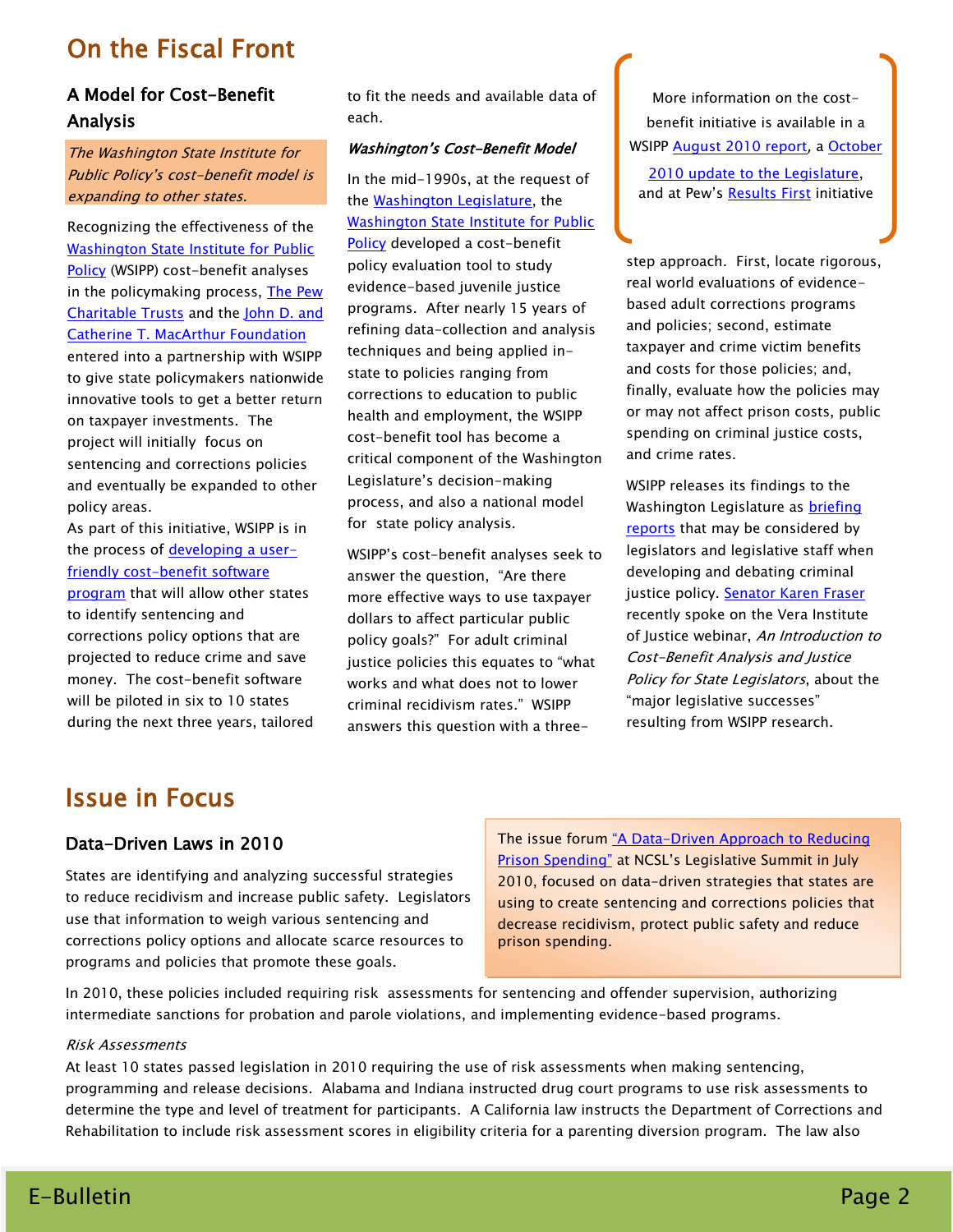requires risk assessments be used to develop individualized treatment plans for program participants. New Hampshire, Pennsylvania, South Carolina and West Virginia incorporate the use of assessments into the process of linking offenders with appropriate programming and services. Pennsylvania's law also instructs the sentencing commission to adopt a risk assessment tool to be used as a guide for determining appropriate sentences.

Colorado, Louisiana, Pennsylvania and South Carolina instructed their parole boards to consider risk assessment scores when making release decisions. Under the new laws, Colorado's and Pennsylvania's parole boards will develop and use structured guidelines that incorporate offender risk when making release and parole revocation decisions.

#### Intermediate Sanctions

At least eight states—Alabama, Colorado, Hawaii, New Hampshire, Pennsylvania, South Carolina, Vermont and Virginia—enacted policies in 2010 that create or expand the use of intermediate sanctions for technical violations of probation and parole. NCSL's *Probation and Parole* [Violations: State Responses](http://www.ncsl.org/default.aspx?tabid=21061) report discusses states' use of intermediate sanctions as a community-based option for technical violations.

Based on the success of Hawaii's Opportunity Probation [with Enforcement](http://www.ncsl.org/default.aspx?tabid=19736#hawaii) (HOPE) program, the Legislature requested the Paroling Authority to establish a similar program for parole. The two-year pilot program will include formal warning hearings, random drug screenings, and swift and certain sanctions—aspects of the HOPE program that are credited for its low rates of recidivism.

South Carolina authorized the Department of Probation, Parole and Pardon Services to impose administrative sanctions for violations of community supervision. Administrative sanctions empower the supervising agency to impose community-based sanctions in lieu of formal revocation proceedings. An [evaluation](http://www.ars-corp.com/_view/PDF_Files/AnEvaluationofGeorgiasProbationOptionsManagementAct_FinalReport2007.pdf) of a program in Georgia—the [Probation Management Act,](http://www.legis.ga.gov/Legislation/en-US/display.aspx?Legislation=11125) first implemented in 2004—documented more than \$1.1 million in savings to local jails within the first three years of operation.

Colorado and Pennsylvania limited the use of revocation to prison for technical violations of supervision.

Colorado now prohibits revocation unless all appropriate intermediate sanctions have been used, and Pennsylvania instructs the probation and parole board to use incarceration as a sanction only if community options would pose an undue risk to public safety.

#### Evidence-Based Programs

A number of states have laws requiring the use of evidence-based programs that have been empirically proven to reduce recidivism. NCSL's *Innovations in* [Community Corrections](http://www.ncsl.org/documents/cj/pew/innovations.pdf) report examines some of these policies. At least six states supported implementation of evidence-based practices for offender supervision in 2010.

Pennsylvania and South Carolina laws require that all community-based offender supervision be evidencebased; and private contractors that provide reentry programming in South Carolina also must use evidencebased programs. A parole revocation facility in New Hampshire now must offer evidence-based programs, and laws in California and Florida require specific offender programs to incorporate evidence-based practices.

States such as Kansas and South Carolina support implementation of evidence-based programs by providing probation and parole officers with specific training on the programs.

Six states—Indiana, Iowa, Louisiana, Nevada, Oregon and Virginia—have instructed task forces or advisory boards to evaluate and consider the use of evidence-based or best practices in offender supervision.

#### Looking Ahead

ı

Lawmakers continue to look at policies and programs that are proven to protect public safety, reduce recidivism and control prison spending. In 2010, at least 23 states instructed task forces or study commissions to review a variety of sentencing and corrections policies. Addressing everything from females in the criminal justice system to criminal laws and sentencing practices to community corrections services, these task forces are expected to make recommendations for policy changes within the next biennium.

### An NCSL [Sentencing and Corrections Work Group](http://www.ncsl.org/default.aspx?tabid=21957) is

developing guiding principles for state sentencing and corrections policy ; a report is scheduled for release in early August 2011. The bipartisan group of 19 lawmakers brings a wealth of ideas and experience to this work on a framework for reducing recidivism and making communities safer.